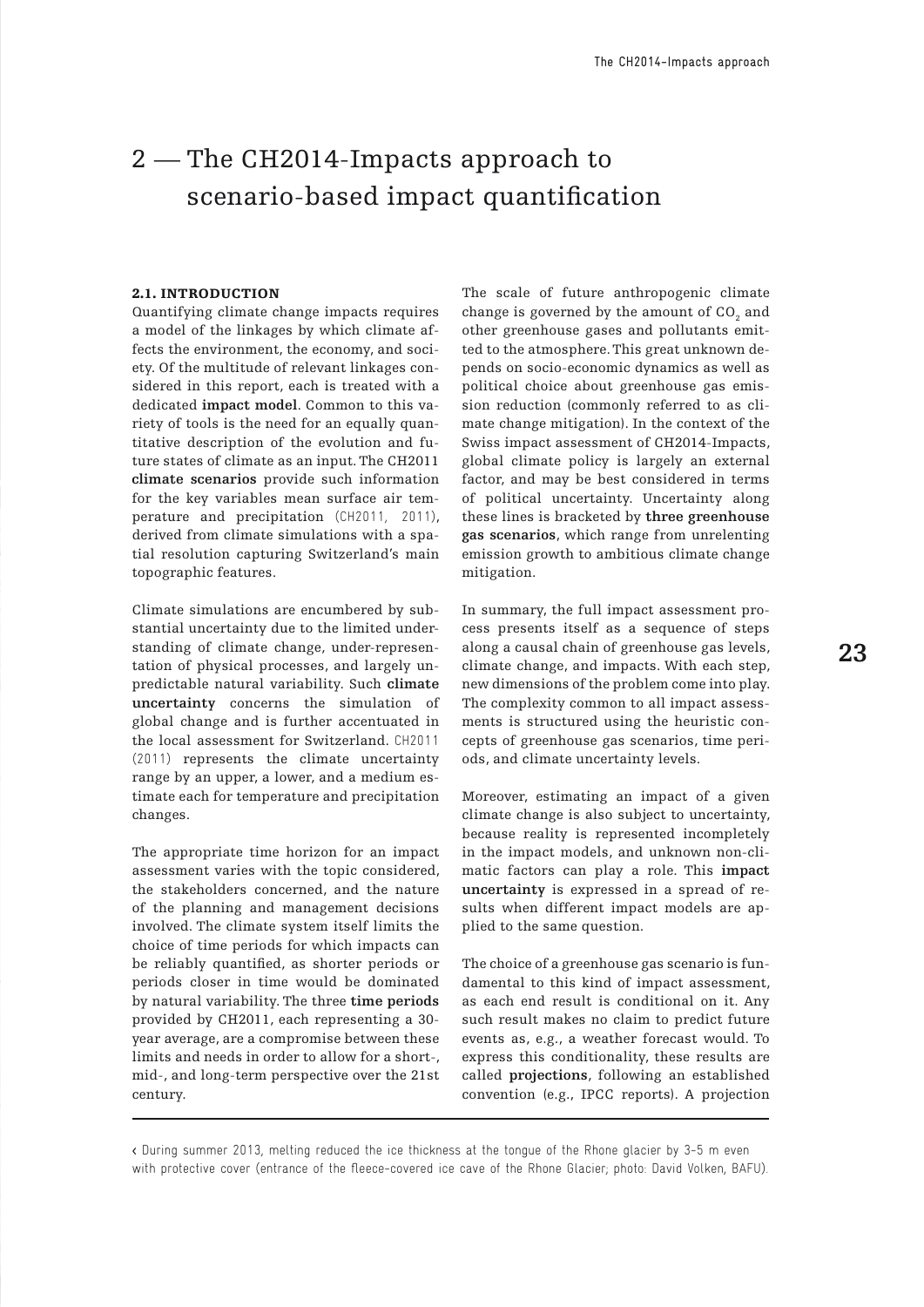

Figure 2.1: Flowchart of the quantitative assessment of climate change impacts showing the stages of an impact projection in the form of an arrow (top), and the heuristic concepts of greenhouse gas scenarios, time periods, and uncertainty levels (bottom).

**•** Health



Figure 2.2: The "scenario cube" illustrating the 27 possible combinations of greenhouse gas scenarios, time periods and climate uncertainty levels, and subsets showing possible selective simulation protocols.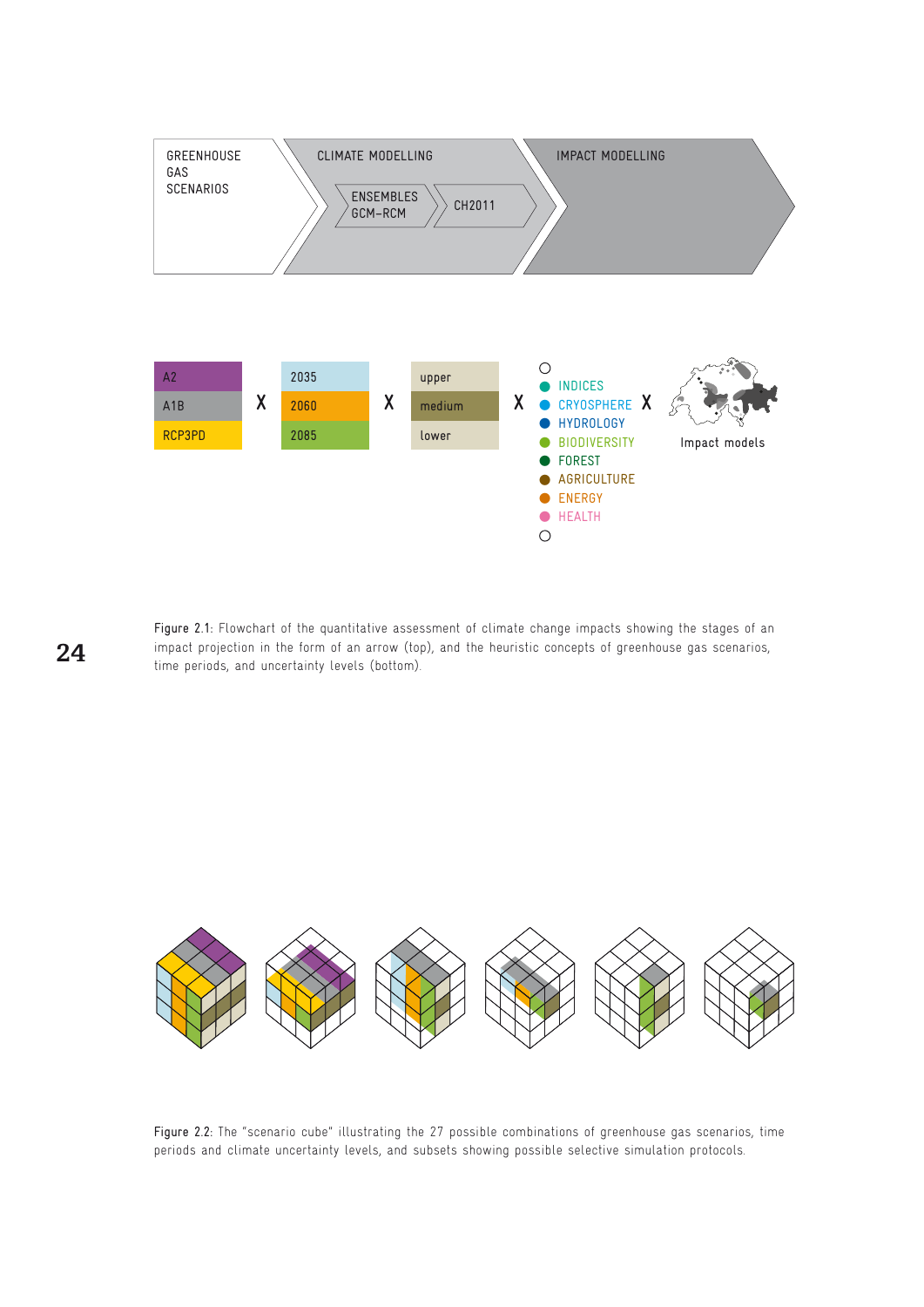can be visualized as an arrow spanning from the greenhouse gas scenario to the final impact assessment (Figure 2.1).

As the collection of climate projections based on a greenhouse gas scenario is called a climate scenario following the usage of the CH2011 report, the projection of impacts can eventually form an **impact scenario**. To justify this term, an impact scenario would need to be representative enough to inform a comprehensive assessment of, in this case, all major climate change impacts in Switzerland. The studies of this report do not yet constitute an impact scenario in this sense, but can serve as building blocks of future scenarios that are yet to be completed.

The dimensions of greenhouse gas scenario, time period, and climate uncertainty, broken down into three levels each, are schematically represented by a **scenario cube** (Figure 2.2). The 27 blocks of the scenario cube illustrate the complete simulation protocol for the impact models. While each individual impact study in this report rests on a similar projection, not all studies take into account the full range of eventualities, exploring, as it were, only a fraction of the scenario cube (Figure 2.2). This limitation is mostly due to limited computational resources, data restrictions, and the tight time frame of the project.

In the following sections, the essential concepts of the CH2014-Impacts assessment approach are discussed in more detail, to guide the reader in the interpretation of the report's results. More specific information about the CH2011 climate scenario data is presented in Chapter 3.

## 2.2. Greenhouse gas scenarios

CH2011 (2011) considers three greenhouse gas scenarios widely used for climate projections and broadly representative of the literature. These scenarios are based on diverging assumptions about future socio-economical, technological, and political developments, which translate into a range of future greenhouse gas emissions and atmospheric concentrations that are used to force climate models. These scenarios also specify secondary anthropogenic drivers of climate change such as aerosols or land use changes.

- The **A2** scenario (Nakicenovic and Swart, 2000) projects high emissions as a consequence of unchecked population growth and continued reliance on fossil fuels without intervention to reduce climate change. The A2 scenario corresponds in emissions and underlying assumptions to the strongest warming scenario of the Representative Concentration Pathways (RCPs) on which most climate simulations of the IPCC's recent fifth assessment report are based (IPCC, 2013).
- The **A1B** scenario (Nakicenovic and Swart, 2000) represents the midrange of the greenhouse gas scenarios. Lower emissions in comparison to A2 result from a turnaround in global population in mid-century, combined with rapid economic growth and technological development, which lead to a diminishing role of fossil energy. Like A2, A1B does not assume specific climate policy intervention.
- The **RCP3PD** scenario is the lowest of the RCP scenario set (IPCC, 2013) and represented the most stringent climate change mitigation scenario of the literature when it was developed. RCP3PD is originally defined as a path of atmospheric greenhouse gas and aerosol concentrations. It offers an estimated 2/3 chance of limiting global surface temperature to 2°C above the preindustrial average (IPCC, 2013; RCP3PD is referred to as RCP2.6 in the IPCC report, after the level of radiative forcing reached in 2100; here we adhere to the name used in CH2011, 2011). While the underlying assumptions are not part of the scenario definition, they include both moderate increases in driving factors such as population and energy use, and an ambitious and effective mitigation policy.

In the figures of this report, the three greenhouse gas scenarios are color-coded by yellow (RCP3PD), grey (A1B), and purple (A2), respectively (Figure 2.1).

#### 2.3. Climate data base, reference period, and scenario horizon

The common set of input data for the impact models consists of the "Swiss Climate Change Scenarios CH2011" published in 2011, and its later extensions (Chapter 3). The CH2011 scenarios in turn are developed on the basis of the regional climate model simulations from the European-wide ENSEMBLES project (van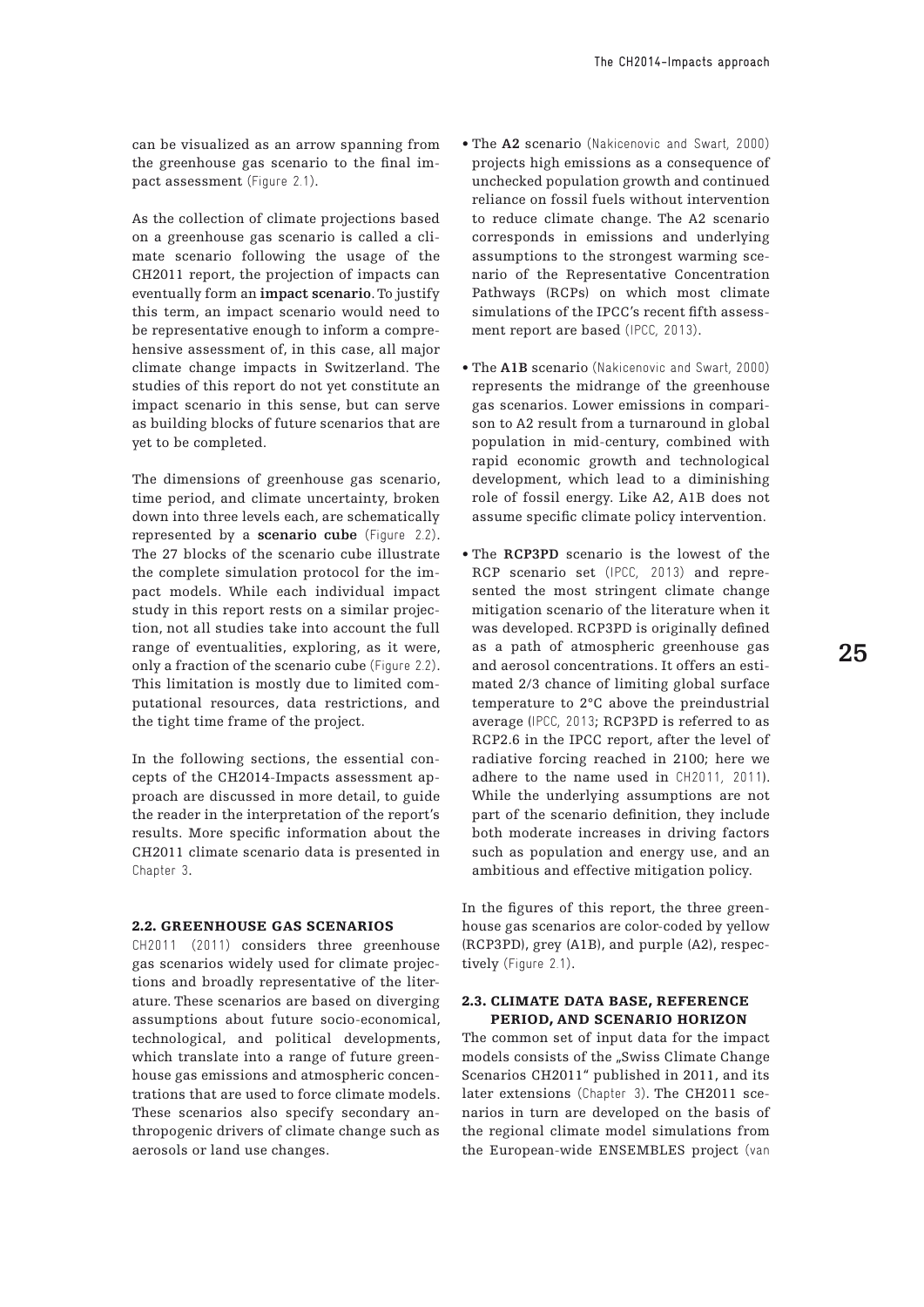der Linden and Mitchell, 2009). Some impact models require data extending beyond the Switzerland-specific scope of CH2011, such as the biodiversity study (Chapter 7), or require transient scenarios with high temporal and spatial resolution, such as the study on beech and fir distribution (Chapter 8). In these cases, CH2011 data is augmented by interpolating the scenario periods or by using climate model output directly, after applying appropriate processing steps such as spatial downscaling, etc.

CH2011 (2011) specifies the change in climatological 30-year means of surface air temperature and precipitation with respect to an observational reference period. The 30-year mean is used to represent a climate state as the period is long enough to remove yearto-year variations, but still short enough to capture longer climatic trends (definition by World Meteorological Organization; WMO, 1967).

The reference period used in this report spans the years 1980–2009. This period was chosen for CH2011 scenarios over the widely used standard reference period 1961–1990, in order to enhance comparability with recent observations. This choice implies a difference in the annual reference temperature of about 0.8°C with respect to the period 1961–1990 (Figure 2.3). Any impacts having occurred due to climate change during the two decades separating the different reference periods will not show up in the results of this report. Similarly, the impact of warming since the preindustrial period, which amounts to roughly 1.5°C for Switzerland (Begert et al., 2005), is not included. Comparison of the presented result with earlier studies also requires comparability in the reference periods. This applies, e.g., to comparisons with the CH2050 scenarios (OcCC, 2007), which use a similar reference year (1990).

The time horizon of the scenarios covers the current century in three 30-year averaged periods around the central years 2035 (near term), 2060 (mid-term), and 2085 (long term). The periods partly overlap and are mainly selected for practical reasons to provide projections relevant for near-, mid- and long-term decisions, respectively.

### 2.4. Quantifying uncertainty

Science strives to reduce uncertainty by expanding knowledge (although some uncertainties are irreducible). An equally important scientific task is to quantify uncertainty so as to faithfully reflect the bounds of our current knowledge. The ability to show the "uncertainty" of a result is a strength rather than a weakness of any study. The existence of an uncertainty range allows one to devise robust responses by prudent selection of the central, upper or lower estimates depending on whether the focus is on the likely outcome or a less likely but potentially more momentous outcome. In other words, uncertainty ranges allow one to hedge against risks that a bestguess approach might overlook.

The CH2011 climate uncertainty range spanned by "upper", "medium", and "lower" values formally corresponds to the 95% confidence interval inferred from the spread of the underlying climate model ensemble simulations and observed natural climate variability. However, this range captures true climate uncertainty incompletely, due to the limited number of climate models used and incomplete coverage of the relevant processes in the climate system and their respective scientific uncertainties.

Based on expert judgment informed by the current state of climate science, CH2011 (2011) recommends the following interpretation of the climate uncertainty range: the expected chance that actual observed values will fall between the upper and the lower values is two in three for temperatures, and one in two for precipitation. This interpretation is important for comparison with other assessments, for example OcCC (2007), which used uncertainty ranges corresponding to 19 out of 20 cases (i.e., a 95% interval).

Impact uncertainty is quantified as the range of estimates that is consistent with what is known about the underlying influence of climate. This concerns process knowledge, the availability of observations, and the influence of random factors such as natural variability. The impact uncertainty range results either from applying different models to the same process (e.g., in the studies of Chapter 6), or from considering the uncertainty of the model's parameters (e.g., Chapters 11–12).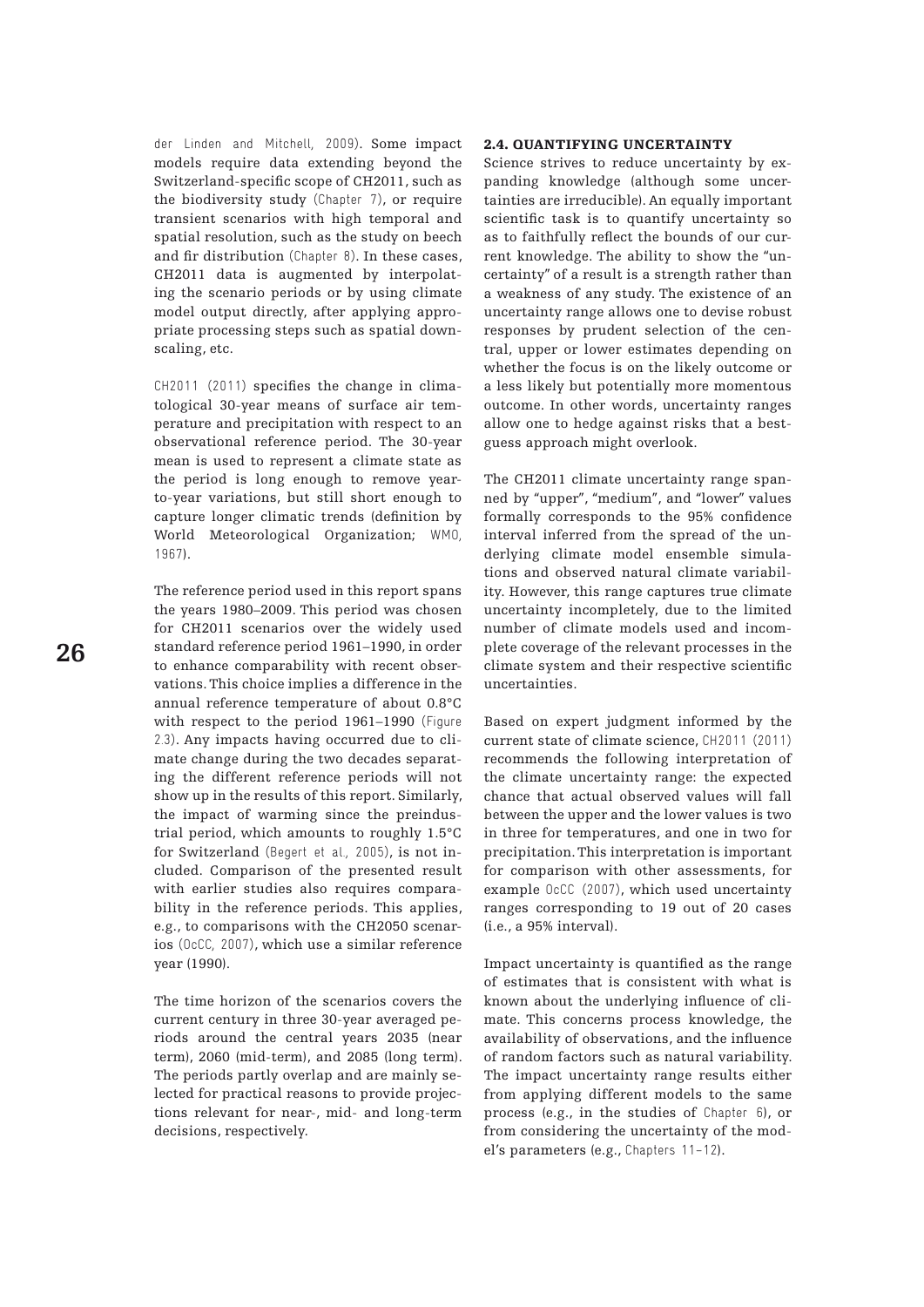

Figure 2.3: Mean annual temperature over Switzerland with respect to the period 1961–1990. The impacts presented in this report are presented with respect to the reference period 1980–2009. The figure shows the mean temperature over the closely corresponding period 1981–2010 (bold black line). The fine black line shows the smoothed (20-year Gaussian filter) mean annual temperature (Begert et al., 2013).



Figure 2.4: Illustration of uncertainty: climate uncertainty which represents the upper, medium, and lower estimates of the CH2011 climate scenarios, and impact model-related uncertainty. Colors identify the greenhouse gas scenarios RCP3PD (yellow), A1B (grey), and A2 (purple).